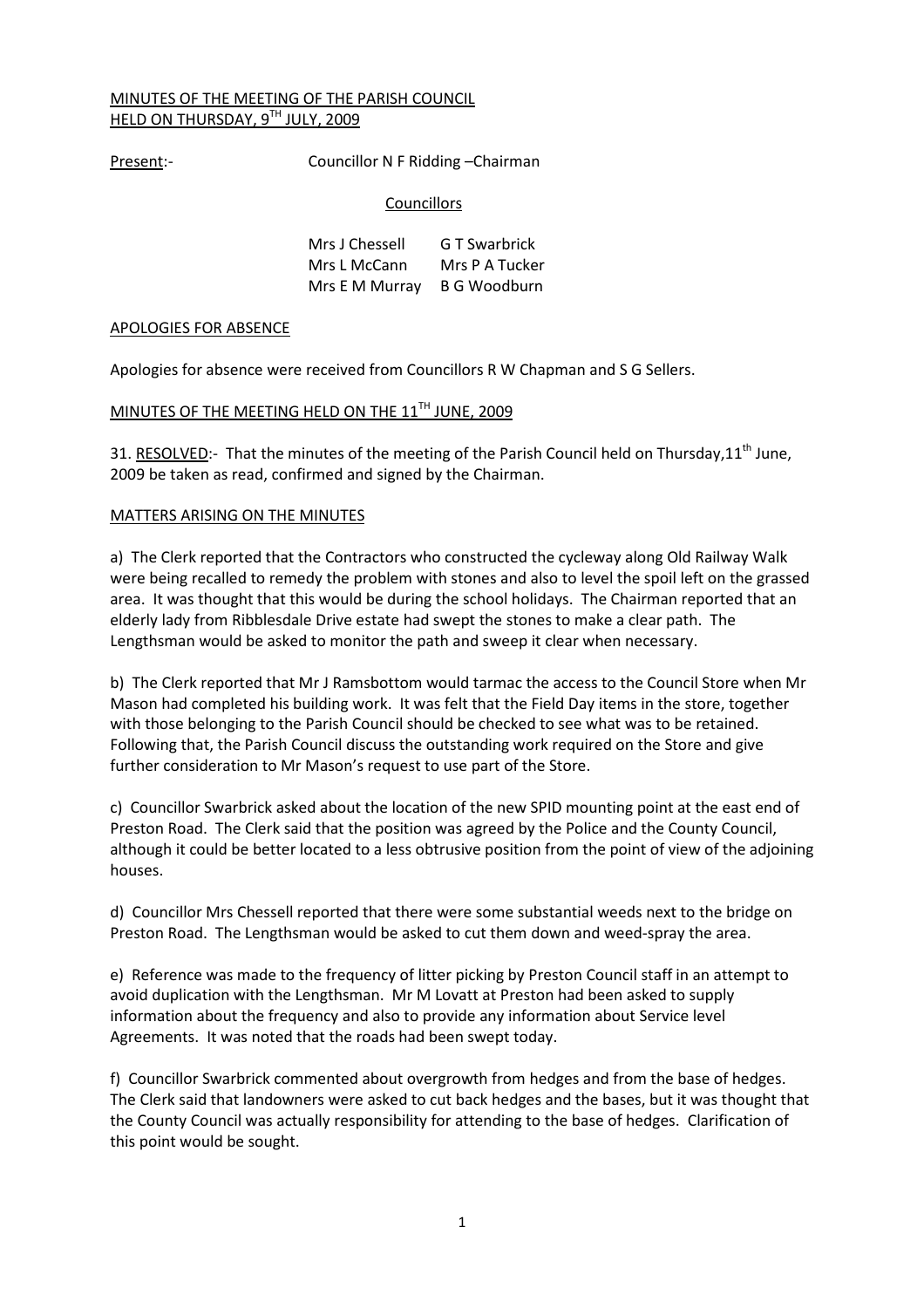## POLICING ISSUES

PC Ian Zanelli had submitted a report detailing incidents that had been reported during June, 2009. There had also been 1 burglary in the Post Office, 1 theft and 1 attempted theft of a motor vehicle, 2 incidents of criminal damage and 1 assault. He also reported that Field day passed off without any reported incidents, but there had been a major problem on the evening of the 3<sup>rd</sup> July, 2009 relating to the Under 18's disco (Transition) in the Village Hall. The Hall was full to capacity, but a significant additional number of youths arrived in the village and were, therefore, unable to gain access. They then roamed around the village causing problems and there were reports that two of them were armed with weapons (knives). The future of these events at the Village Hall was to be discussed with the Committee, particularly in view of the increasing tension between Longridge and Ribbleton youths and that was now affecting Grimsargh due to its central location. Councillor Mrs Murray reported that a meeting had taken place and the next Transition event was to take place. These events were well run and controlled and it was felt they should not be stopped because of an isolated event. PC Zanelli then reported on the need for extra vigilance relating to home security, particularly during the summer months.

The Chairman then expressed the view that, because of a number of incidents in the village, consideration could again be given to the use of CCTV in the village. He felt that every business in the centre of Grimsargh could be approached in the first instance to see if they were prepared to support the use of CCTV and, possibly, contribute towards its cost. There was a discussion about the operation of CCTV, monitoring and overall responsibility as well as location. It was felt that a sounding out exercise would be helpful in the first instance. Costs were not known at the present time, but it was thought that some funding might be available from LANPAC.

## 32. RESOLVED:- a) That the report be received; and

 b) That an approach be made to all businesses in the centre of Grimsargh to ask for their views about the use of CCTV in the village centre, as now reported.

## TOWN AND COUNTRY PLANNING ACT, 1990

There were no planning applications for consideration. The application submitted by FOGG for solar Lighting was likely to be determined within the following week and was likely to be approved.

## PRESTON ROAD, B. 6243 - SPEEDING

The Clerk reported that the monitoring exercise was continuing by the County Council and the Police and that regular speed checks were taking place at different times and locations in the village

33. RESOLVED:- That the report be received.

## VILLAGE S.O.S.

A report was presented outlining a proposal between the BBC and the Big Lottery Fund to challenge villages to put forward ideas for new businesses to help revive communities. The selected villages would then choose a "Village Champion" to work with to advance any ideas. At the end of the exercise, the BBC would be producing a programme on BBC1 in 2010. Ideas for schemes and nominations for "Village Champions" were needed before 14<sup>th</sup> August, 2009.

34. RESOLVED:- a) That the report be received; and

 b) That the Village SOS proposals be advertised in the Parish Notice boards seeking nominations for schemes and "Village Champions" as now reported.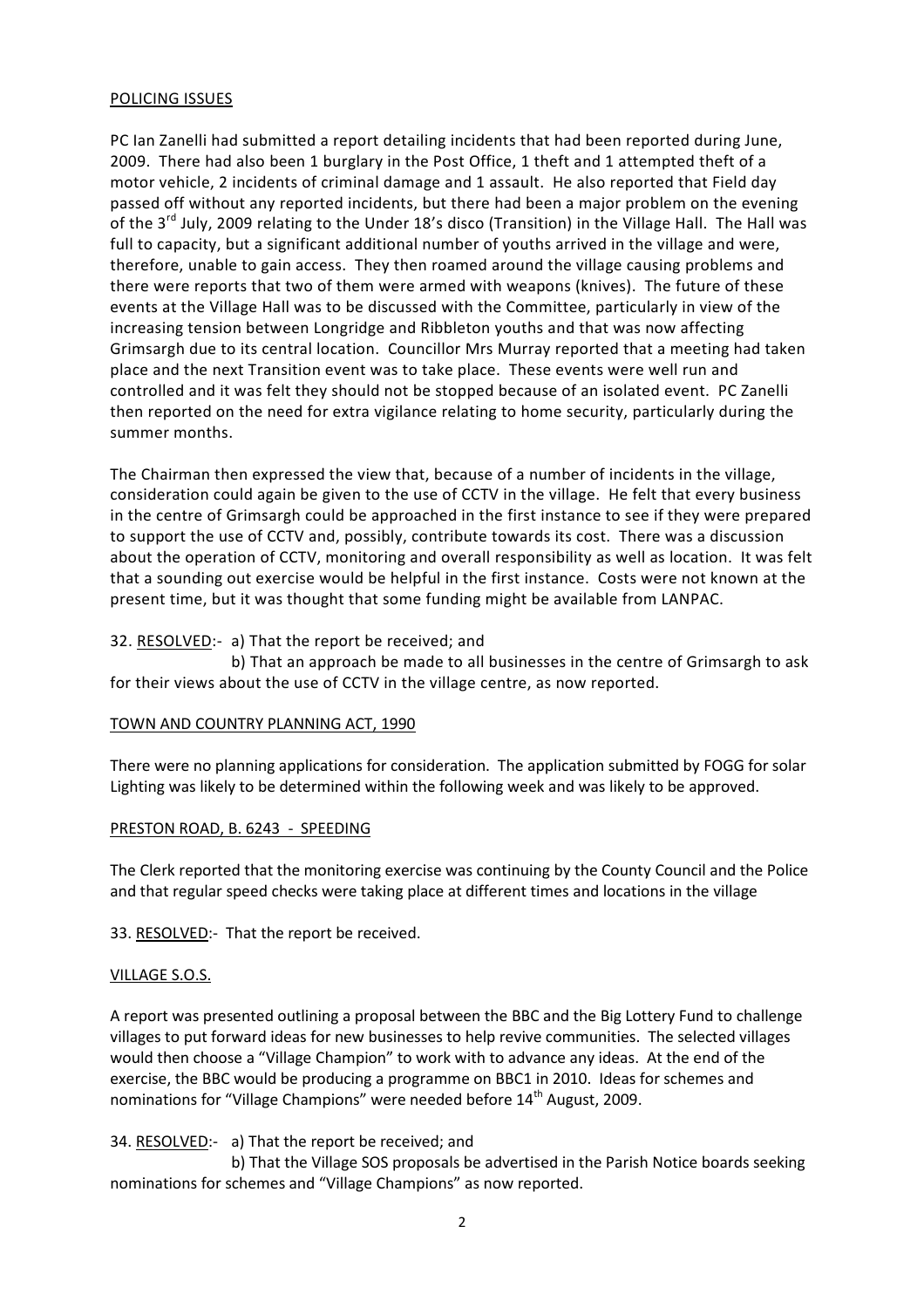## PUBLIC TRANSPORT INFORMATION

A report was presented outlining methods of contacting the various bus and train operators to access information about their services and timetables.

35. RESOLVED:- That the contact information for bus and train operators be displayed in the Parish Notice boards.

## REDROW PLAY AREA PROVISION

The Clerk reported that the planning application regarding the changes to the provision of play areas on the Redrow development had now been submitted, but had apparently been returned due to a legal technicality. It was thought that this should be resolved within a short period of time and the application would be resubmitted. Mr D Linley, the Planning Officer and Mr M Kelly, Head of Parks, would be coming along to the next meeting. Councillor Woodburn then commented on a report from Councillor Sellers about the land to the rear of the Village Hall and the fact that the Parish Council minutes (October, 2006) indicated that Redrow had been asked to reduce the height of this piece of land. It was felt that the minutes were capable of interpretation in several ways, but the Parish Council had previously agreed that the land should be reduced in height and this had been recorded in the minutes and also reported in a Newsletter. The Clerk reiterated that this was the wish of the Parish Council but it did not have the power to insist that the height was reduced. However, this request had been passed to Preston City Council.

36. RESOLVED:- That the report be received.

### "FRIENDS OF GRIMSARGH GREEN"

Councillor Mrs Chessell briefly continued the discussion in relation to the sum of money that would be released by Redrow, and was concerned about the conflicting views about the total to be released. There were also concerns whether this included the cost of future maintenance, although she had discussed this with Mr M Kelly and he had indicated that "this would not be a problem". She was also concerned that it appeared that a local resident had asked to purchase the land at the rear of the Village Hall and that, in her view, this land should remain in public ownership.

She then reported that a grant of £500. 00 had been received from the Green Partnership for a, Information Sign, £3,600. 00 had been promised by Preston to be put towards the cost of constructing the car park, and that £187. 00 had been raised at Field Day. She also reported that there had been some vandal damage to the Willow Weaving near to the Dipping Platform.

37. RESOLVED:- That the report be received.

#### COMMUNITY PROJECTS

The Clerk reported that Ms R Green identified County Council grants that were available to help with youth projects and she was trying to be positive about youth provision. She had also reported that the CitizenZone vehicle would be visiting the rural areas during the summer months.

38. RESOLVED:- That the report be received.

#### THE NELLIE CARBIS MILLENNIUM WOODLAND

There was nothing to report regarding the Millennium Woodland.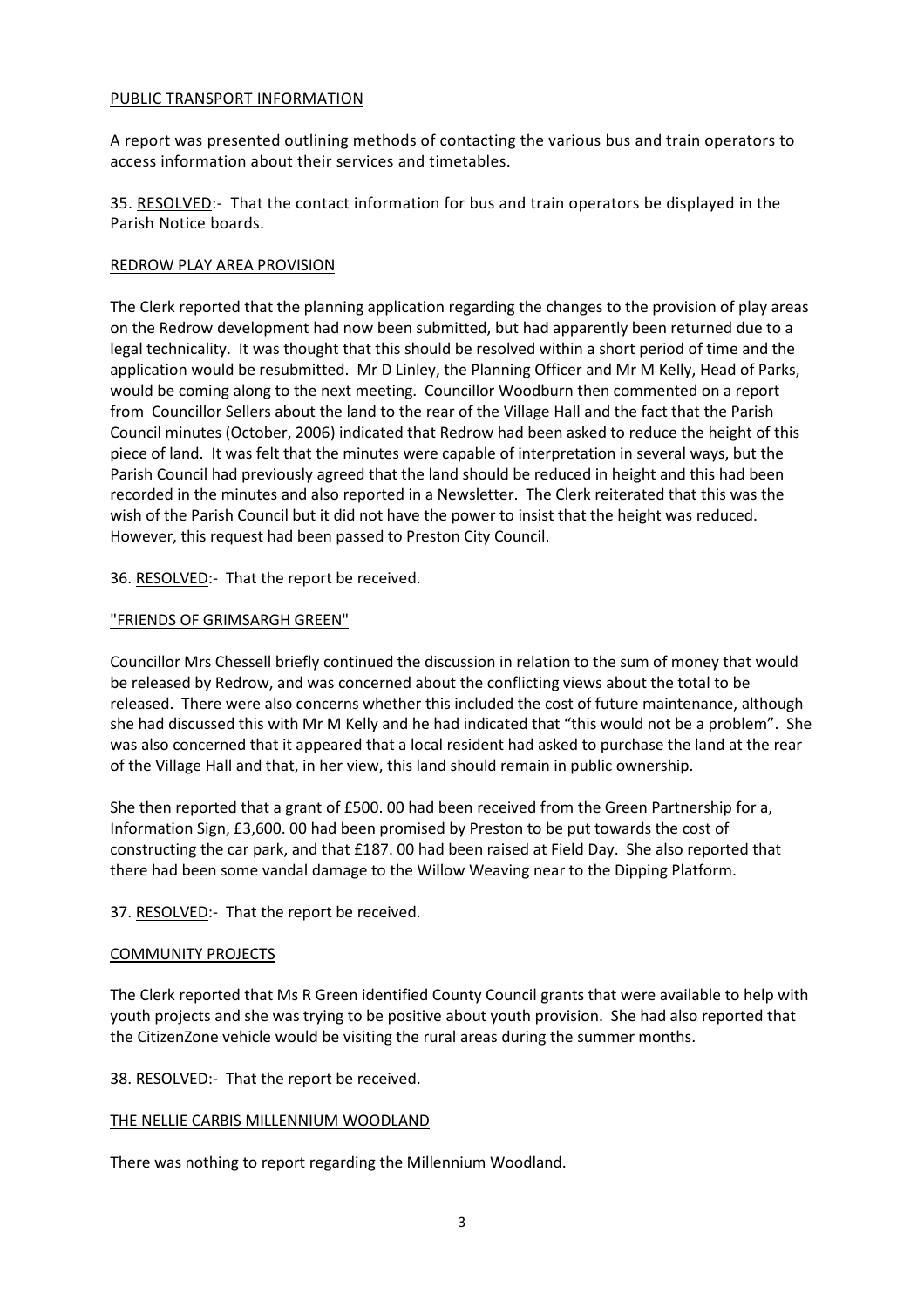## PARISH LENGTHSMAN

The Lengthsman's time sheet for June, 2009 was presented and accepted. It was noted that there were weeds on the Preston side of the bridge that required attention and the Lengthsman would be asked to cut them back and spray the area.

29. RESOLVED:- That the report be received.

### ACCOUNTS FOR PAYMENT

141. RESOLVED:- That the following accounts be approved for payment:-

| a) | Adam Cooper<br>(Payment to Lengthsman - June, 2009.<br>74 hours @ £10.00 per hour.<br>Includes £111.00 V.A.T.)                                             | £851,00 |
|----|------------------------------------------------------------------------------------------------------------------------------------------------------------|---------|
| b) | Adam Cooper<br>(Payment to Lengthsman - July, 2009.<br>60 hours @ £10.00 per hour.<br>Includes £90, 00 V.A.T.<br>Cheque to be withheld until August, 2009) | £690,00 |

### MATTERS INTRODUCED BY MEMBERS

### a) Councillor Mrs L McCann

i) Asked whether the school PTFA required permission was required to hold a "Family Fun Day" on the Village Green. It was felt that permission was not necessary but the matter would be clarified. ii) Reported that the grassed area between the hedge on Longridge Road and The Hills was becoming overgrown. Preston City Council would be asked to approach the owners to have the grass cut.

#### b) Councillor Mrs E M Murray

Reported that there was a significant amount of overgrowth on the narrow footway from the hedge and base of the hedge between Grimsargh House and the School.

## c) Councillor B G Woodburn

i) Asked whether a letter had been sent to Mr A Cowell about the Farmers' Market. The Clerk said that a letter had been sent after the May, 2009 meeting. A further letter would be sent to him. ii) Felt that consideration could be given to recording Council meetings in view of the apparent problems relating to the minutes in October, 2006 about Redrow and the land to the rear of the Village Hall. The general view, however, was that this was not necessary.

#### d) Councillor G T Swarbrick

Said that he would raise the issues relating to hedgerows at the Joint Consultative Committee on the  $10^{th}$  July, 2009.

## e) Councillor Mrs P A Tucker

Commented about Broadband and Internet access speeds in Grimsargh. Generally these were slow, albeit with varying speeds, although they were very slow in areas away from the main road or estates in the village. BT would not be rolling out their High Speed Access Network until 2010. She said that she was prepared to investigate whether there was a demand for better access speeds in Grimsargh . This was agreed. She would write to BT to try to get speeds improved before that date and would seek the support of Nigel Evans, MP. The Clerk would also write to BT and to Nigel Evans, MP.